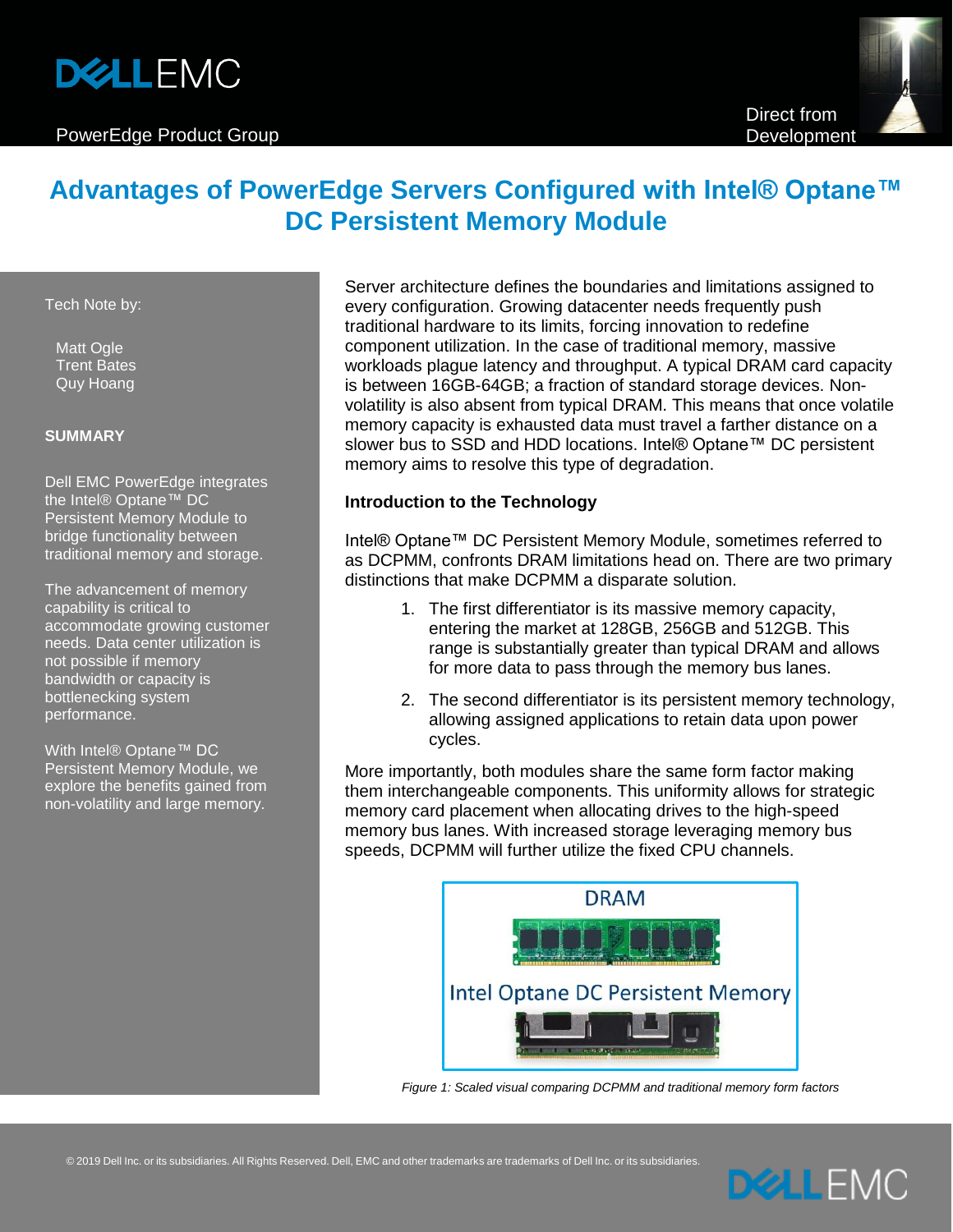

DCPMM leverages various technical concepts in its design to implement these performance advancements. Persistence capabilities currently exist on other memory solutions, but it was redesigned without the required additional chips and batteries that drive higher price points. Memory capacities have approached larger volumes like SSDs. Interface speeds are as swift as DRAM with only a slight performance reduction. DCPMM positions itself as a unique intermediate layer between DRAM and NVMe on the performance pyramid.



*Figure 2: Performance pyramid showing where DCPMM sits between NVMe and DRAM.* 

# **Different Modes with Unique Advantages**

There are currently two operating modes for Intel® Optane™ DC persistent memory technology: Memory mode and Application Direct (Persistent) mode. Each of these modes create unique advantages for specific use cases:

- 1. **Memory Mode** This mode strongly emphasizes building large storage capacity environments around the memory space. The OS recognizes DCPMMs as traditional DRAM and does not identify any persistent properties. Having superior memory capacity to be used on memory bus lanes is the primary benefit of memory mode. Additionally, no set up is required as non-volatility is absent so ease of use is exceptional. If traditional DRAM is mixed in with DCPMM, it is hidden from the OS and serves as a caching layer. Recommended use cases would be to expand VM's for greater infrastructure scaling.
- 2. **Application Direct Mode** This mode strongly emphasizes the latency reduction advantage received with persistence present and bandwidth speeds up to 2.7x faster than NVMe. The OS and applications must support Application Direct mode to gain non-volatile properties. In-memory data survives power cycles allowing for minimal latency among large memory environments. All outstanding DCPMM memory is automatically assigned to the memory bus for faster, temporary memory access. Any traditional DRAM mixed in with DCPMM operates as standard DRAM for applications. Recommended use cases would be for large in-memory databases such as Microsoft SQL Server 2019.